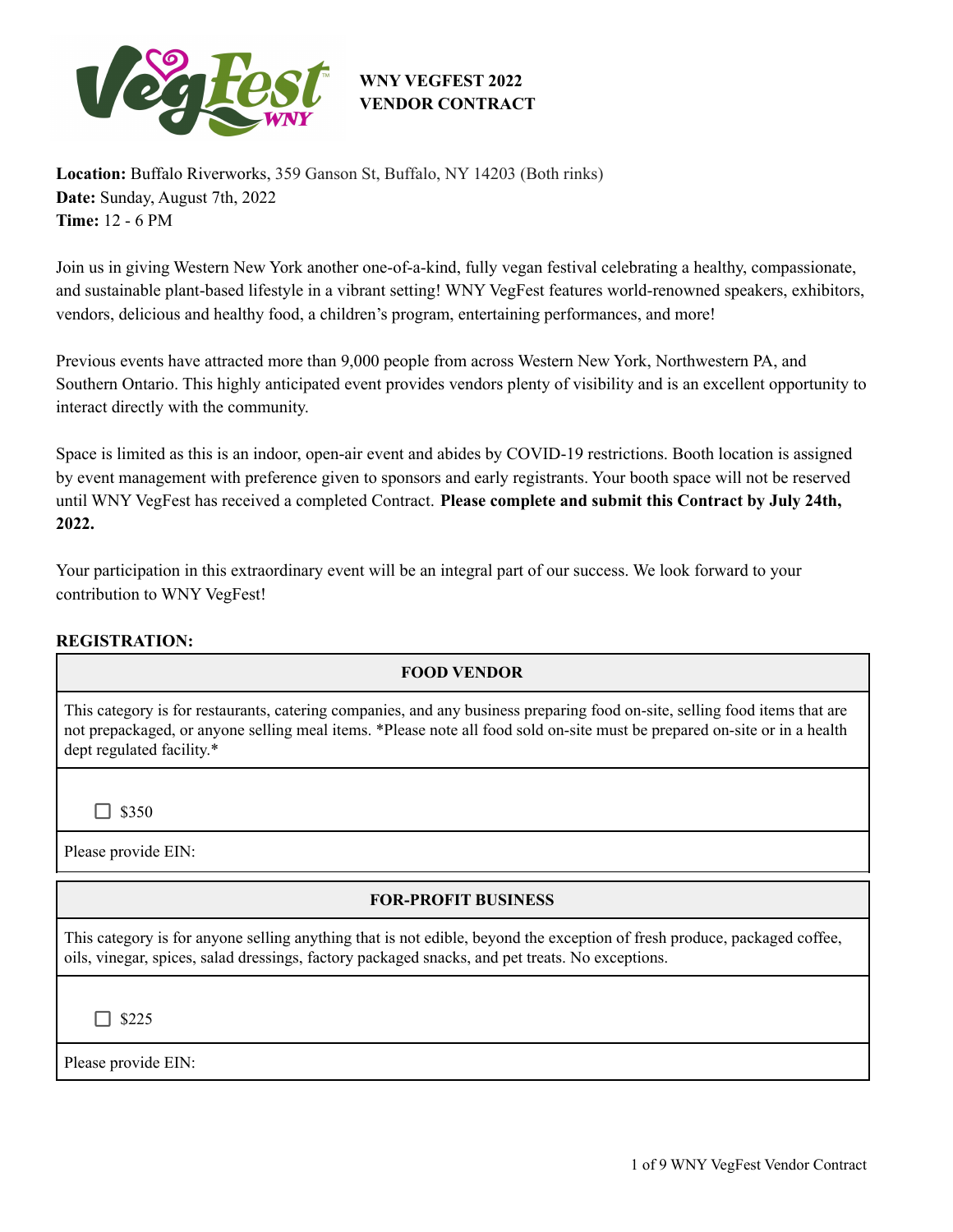

#### **BAKERY VENDOR**

This category is for anyone selling *baked goods only.* No other food items will be allowed at a bakery booth. No exceptions.

 $\Box$  \$265

Please provide EIN:

#### **NON-PROFIT, INFORMATION ONLY**

This category is for anyone who is a registered non-profit and will not have items for sale. Proof of legal non-profit status is required for this pricing. No exceptions.

 $\Box$  Single Rate \$100

Please provide EIN:

#### **NON-PROFIT WITH ITEMS FOR SALE**

This category is for anyone who is a registered nonprofit wishing to sell items onsite. Proof of legal nonprofit status is required for this pricing. No exceptions.

 $\Box$  Single Rate \$150

Please provide EIN:

### **ANIMAL RESCUE GROUP or SANCTUARY**

This category is for animal sanctuaries, rescue groups, and animal shelters. *Please note that animals are not permitted at the festival per venue insurance guidelines.* No exceptions.

 $\Box$  Single Rate \$70

Please provide EIN:

### **FARMER / FOOD GROWER**

This category is for anyone selling produce, microgreens, or plants. If you intend to sell a variety of items, beyond what is listed above, please register as a for-profit vendor. No exceptions.

Single Rate \$80

Please provide EIN: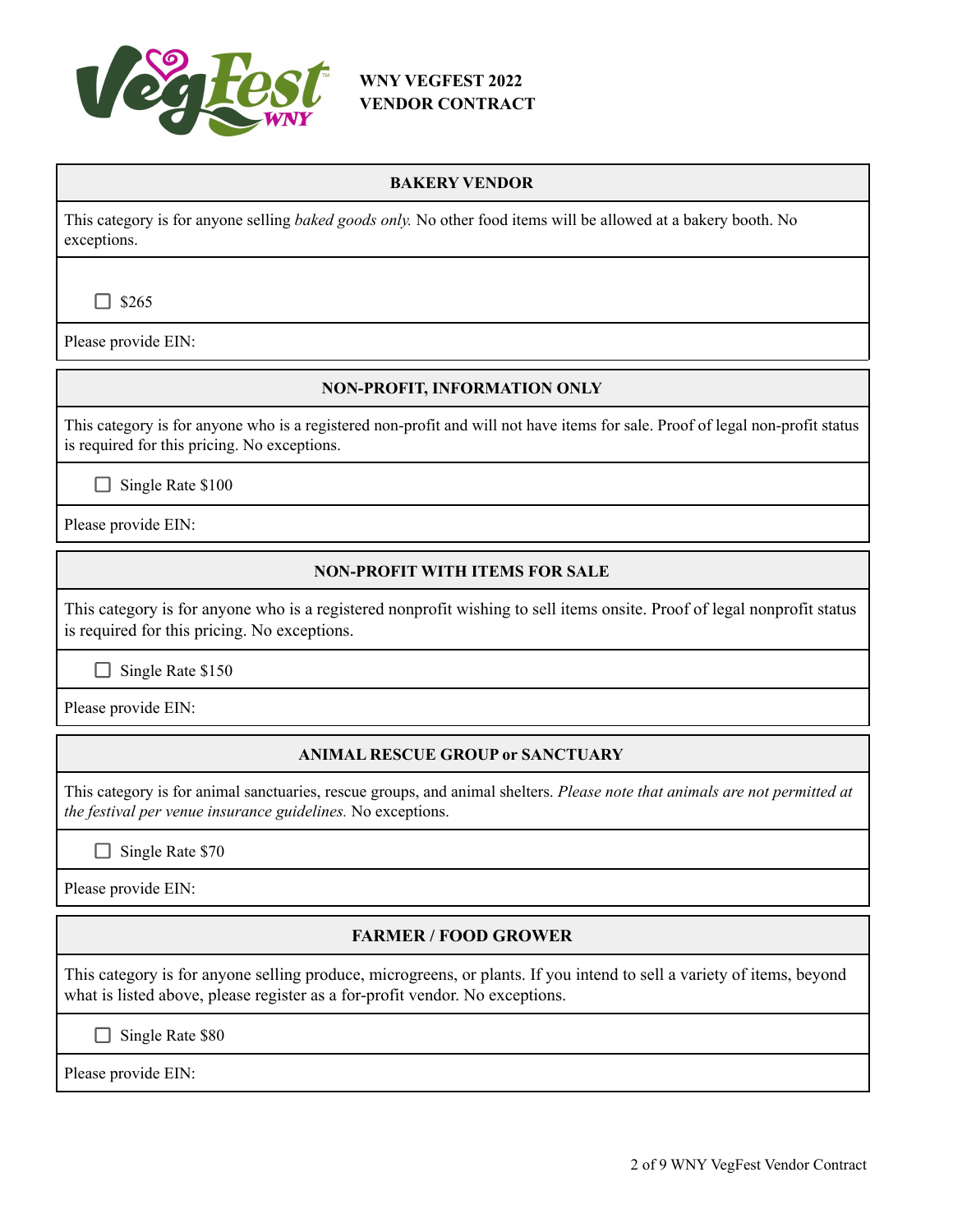

NOTE: Vendors are responsible for bringing additional tables beyond the one 8' table and accompanying back bar provided to you by the venue. You may bring as many tables as you can fit in your 10' x 10' booth space. Booth spaces are mapped out in advance, additional space is available below.

## **ADDITIONAL OPTIONS**

 $\Box$  Electricity: \$25 (you are guaranteed 20 amps of power. We will ask you what you need and if it requires more than 20 amps you will need to bring a generator)

Double Booth (an additional  $10'$  X  $10'$  booth space): \$50

 $\Box$  Additional tables: \$25 each Total tables:

 $\Box$  Choice of location (pending availability) \$50

#### **PLEASE FILL OUT THE FOLLOWING AND SEND WITH PAYMENT**

Please include payment with your completed vendor packet. Vendors will not be considered registered until we receive *payment in full. Thank you!*

*PLEASE MAIL FORMS AND PAYMENT TO: WNY VegFest - Sara Rogers 3 Woodstream Drive Lancaster, NY 14086*

| <b>VENDOR INFORMATION AND PAYMENT</b>  |  |  |  |
|----------------------------------------|--|--|--|
| <b>Company Name:</b>                   |  |  |  |
| <b>Type of Business:</b>               |  |  |  |
| <b>Contact Name:</b>                   |  |  |  |
| <b>Phone Number:</b>                   |  |  |  |
| <b>Email Address (must be active):</b> |  |  |  |
| <b>Company Address:</b>                |  |  |  |
|                                        |  |  |  |
| <b>Company Website:</b>                |  |  |  |
| DBA:                                   |  |  |  |
| <b>Name (Primary Contact):</b>         |  |  |  |
| <b>Address:</b>                        |  |  |  |
|                                        |  |  |  |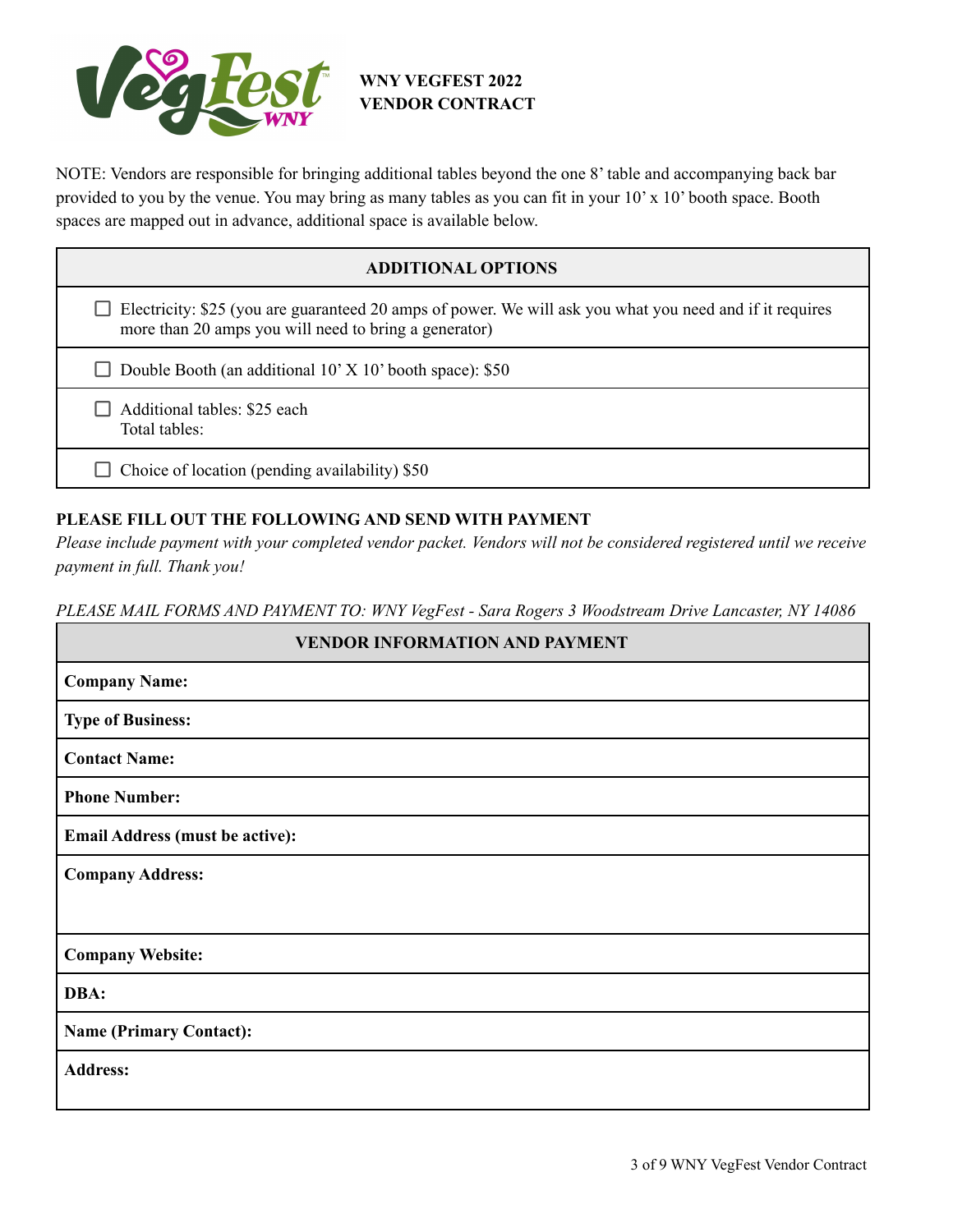

| <b>Phone Number:</b>                                                                         |                       |                  |  |
|----------------------------------------------------------------------------------------------|-----------------------|------------------|--|
| <b>Fax Number:</b>                                                                           |                       |                  |  |
| Check Enclosed (Payable to WNY VegFest)<br>Credit Card (processed securely via PayPal)<br>ΙI |                       |                  |  |
| Credit Card: Visa, Mastercard, American Express, and Discover)<br><b>Credit Card Number:</b> |                       |                  |  |
| <b>Expiration Date:</b>                                                                      | <b>Security Code:</b> | <b>Zip Code:</b> |  |
| <b>Cardholder Name:</b>                                                                      |                       |                  |  |
| Signature:                                                                                   |                       | Date:            |  |
| Signature:                                                                                   |                       | Date:            |  |

Upon receipt of the contract, no refunds will be issued. WNY VegFest 501(c)3 holds the right to deny any submitted application. All menu items must be approved by a committee member as food service booths are coordinated to ensure fairness of sales to all. WNY VegFest reserves the right to deny any items unfit for this event including fundraising items sold exclusively by the society and/or selected sponsors to help fund/host the festival itself. All products, services, samples, and information provided at WNY VegFest must be vegan (no meat, dairy, egg, fish, honey, gelatin, leather, silk, whey, or any other animal-derived products).

#### **IMPORTANT:**

All vendors must have the appropriate permits to exhibit at WNY VegFest. ALL VENDORS must have a [Temporary](https://www.buffalony.gov/DocumentCenter/View/8490/Special-Event-Appl-for-License) Stand and/or [Exhibitor](https://www.buffalony.gov/DocumentCenter/View/8490/Special-Event-Appl-for-License) License.

#### **FOOD VENDORS:**

ALL FOOD VENDORS must additionally obtain a Temporary Food [Establishment](https://www2.erie.gov/health/sites/www2.erie.gov.health/files/uploads/pdfs/temp_food_service_establishment.pdf) Permit directly through the NYS Health Department. We cannot obtain one on your behalf. Food vendors must also adhere to the Department's [Temporary](https://www2.erie.gov/health/sites/www2.erie.gov.health/files/uploads/pdfs/GUIDELINES_FOR_TEMPORARY_FOOD_STANDS.pdf) Food Stand Guidelines. If you have any questions about permits, contact the Erie County Health Department at 716.961.6800.

- 1. Please be prepared for the Erie County Health Dept to inspect your booth.
- 2. If you paid for access to electricity, you will have access to 20 amps. Two extension cords are permitted per booth, no more than 4 outlets total may be plugged in at your booth.
- 3. **If you are using a propane grill please obtain the appropriate propane permit.** You will NOT be allowed to use propane without one. **NO CHARCOAL GRILLS ARE PERMITTED PER VENUE GUIDELINES.**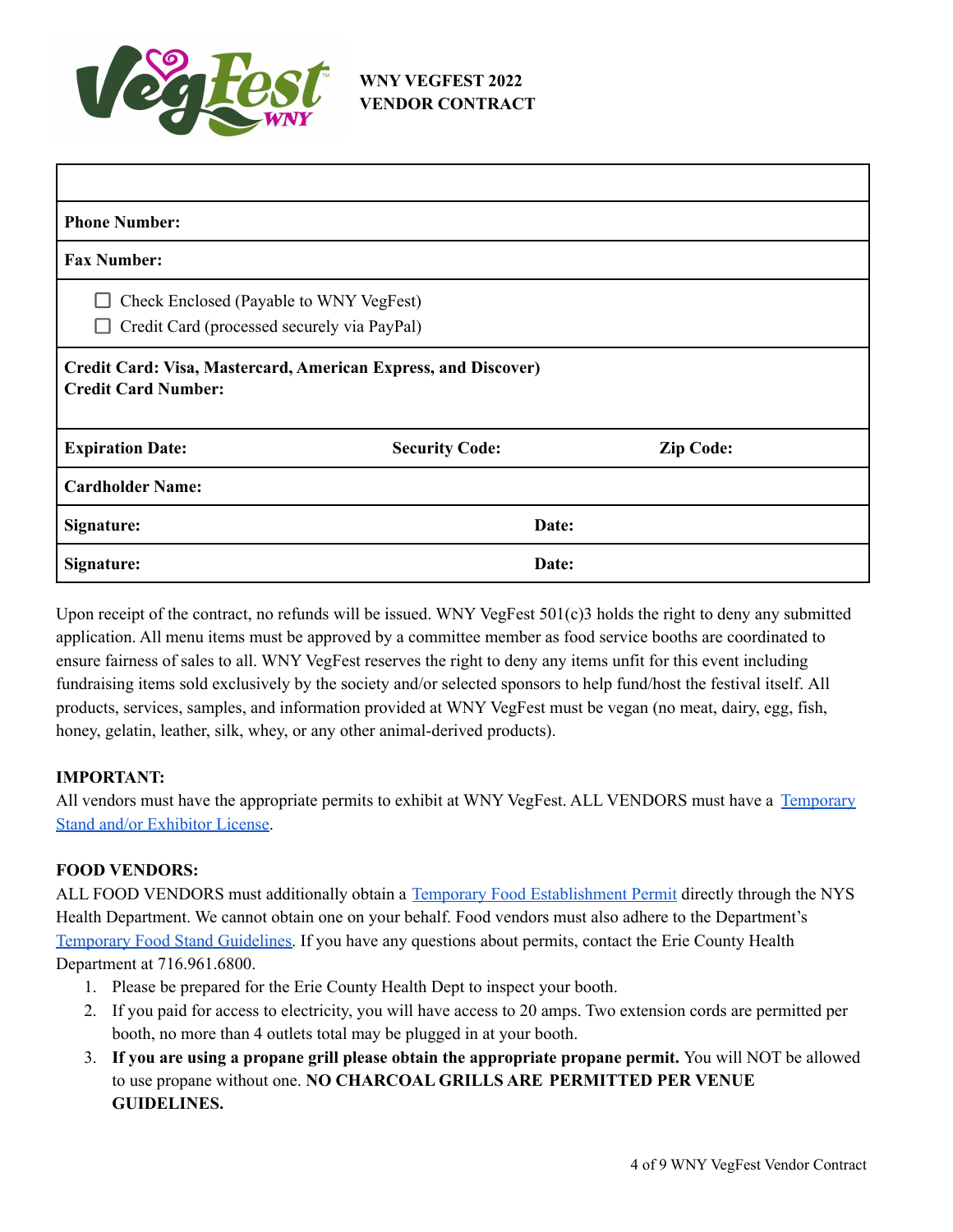

WNY VEGFEST Sunday, August 7th, 2022, 3 Woodstream Drive Lancaster NY 14086. Held at Buffalo Riverworks Arena, Buffalo, NY

Vendors License Agreement Date:

WNY VegFest 501(c)3 organized and existing under the law of the State of New York, hereinafter designated as the Society.

Vendor Name:

Contact Name:

Hereinafter designated as the Licensee, agrees as follows: To be used and occupied for the Non-exclusive sale and Exhibition of

Please list all products and descriptions here, including a detailed list of all menu items if foodservice vending:

Please Sign:

The Society agrees to permit the Licensee to occupy the space designated to them located at Buffalo Riverworks Arena in the City of Buffalo NY, during the hours of 9:00 am - 7 pm on Sunday, August 7th, 2022 for the purpose of exhibiting and/or selling goods or services, and for no other purpose or use. The Licensee hereby agrees to only exhibit/vend what has already been approved by the Society as VEGAN in accordance with a plant-based lifestyle and diet. (Veganism: The practice of abstaining from the use of animal products, in diet, clothing, beauty, and skin products, as well as following an associated philosophy that rejects the commodity status of sentient animals. NOTE: silk, wool, pearls, feathers, leather, suede, casein, whey, milk, eggs, and honey are all products that are NOT vegan and therefore NOT allowed in any products or services offered at WNY VegFest.)

THE LICENSEE AGREES TO SUBMIT CONTRACT AND PAY ALL VENDOR FEES BY SUNDAY JULY 10TH, 2022.

Print Name:

Signature:

NO LICENSEE IS PERMITTED TO VEND WITHOUT HAVING PAID THEIR BALANCE IN FULL. NO REFUNDS WILL BE OFFERED AFTER PAYMENT HAS BEEN ACCEPTED. ANYONE WHO IS UNABLE TO ATTEND THIS YEAR'S EVENT AFTER SUBMITTING PAYMENT CAN PUT THEIR PAYMENT TOWARDS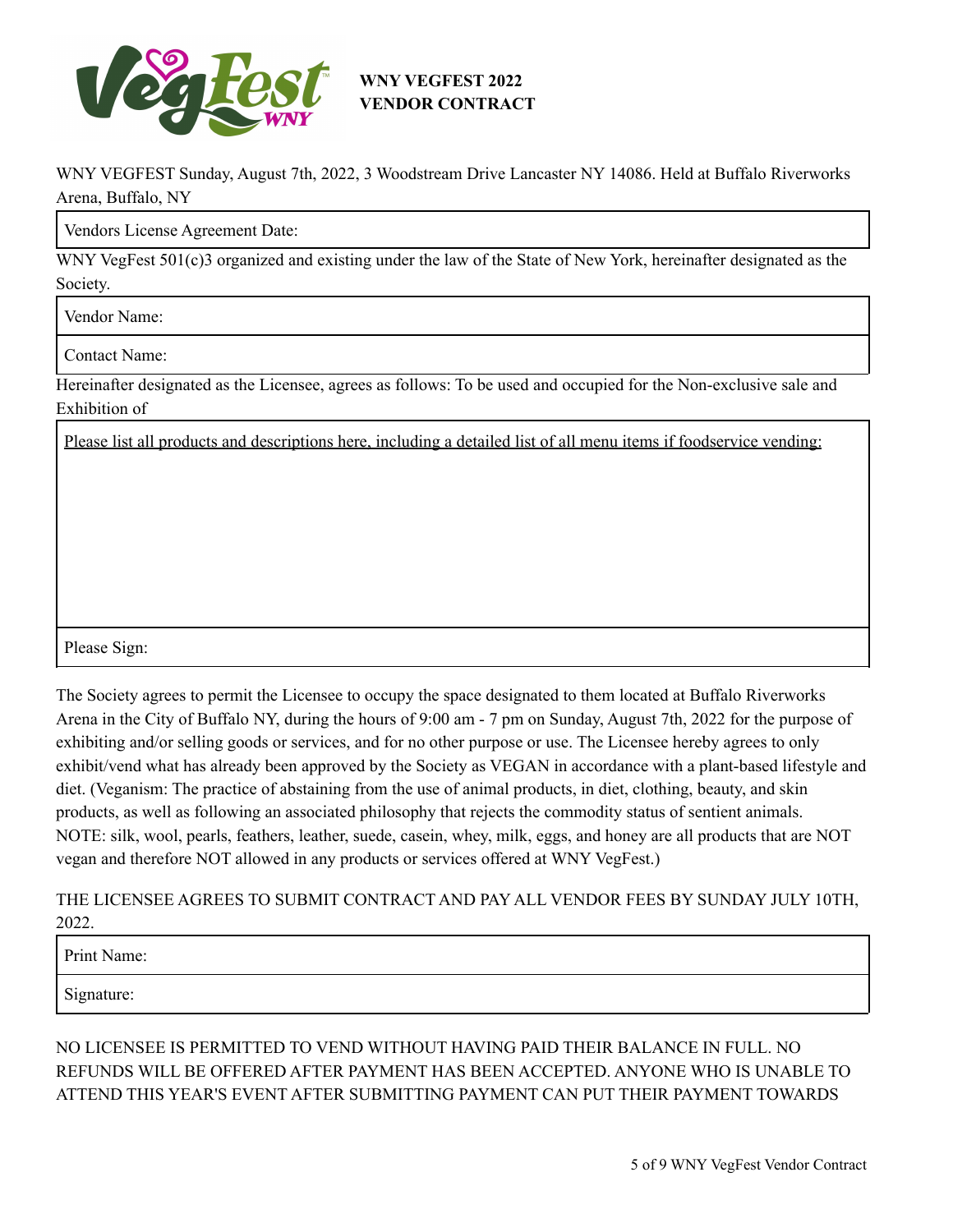

NEXT YEAR'S EVENT. This agreement shall be constructed as having been made in the State of New York and the laws of said State of New York shall be applicable to its interpretation and enforcement (applicable law). This instrument, including all rules, regulations, and terms indicated herein as well as in the Rules & Regulations, constitutes the entire agreement between the parties, and no agent or employee of either party is authorized to make orally any addition thereto or modification thereof. In the event that by unavoidable casualty including fire, water, windstorm, cyclone, hurricane, earthquake or causes arising from supervening and uncontrollable force or accident, the use, benefit of enjoyment by the Licensee of all or part of the Society venue and grounds or facilities, shall be interfered with or diminished, the Society shall not be obligated to the Licensee to provide other building, grounds, or facilities, nor to return to the Licensee all oo any part of the fee above provided for, nor shall the Licensee be entitled to recover from the Society any part of all of such lease fee for any damage whatsoever by reason of the occurrence of any of the foregoing. THIS AGREEMENT IS REVOCABLE AT ANY TIME BY THE SOCIETY WITHOUT LIABILITY FOR DIRECT OR CONSEQUENTIAL DAMAGES TO THE LICENSEE.

IN THE UNLIKELY EVENT THAT CLOSINGS ARE REQUIRED BY THE HEALTH DEPT A FUTURE DATE WILL BE SET FOR THE RESCHEDULED EVENT.

THE SOCIETY HAS INCURRED CONSIDERABLE TIME AND EXPENSE IN PROMOTING THE FORTHCOMING FESTIVAL INCLUDING THE PLACEMENT OF LICENSEES ON THE VENUE GROUNDS. AS A RESULT, THIS AGREEMENT IS NOT SUBJECT TO CANCELLATION OR REVOCATION BY THE LICENSEE. THIS AGREEMENT IS SUBJECT TO ALL THE RULES, REGULATIONS, AND TERMS HEREIN AS WELL AS IN THE RULES AND REGULATIONS AND THE UNDERSIGNED ACKNOWLEDGES THEY HAVE READ AND ACCEPT SUCH CONDITIONS.

**X\_\_\_ PLEASE INITIAL THAT YOU HAVE READ THE ATTACHED RULES & REGULATIONS.**

IN WITNESS WHEREOF, the parties hereto have signed and delivered these presents in duplicate on:

**X** WNY VEGFEST LICENSEE WNY VegFest 501(c)3

### **RULES AND REGULATIONS:**

1. ETHICAL PRACTICES. The Licensee agrees to exercise this Agreement without infringement upon the rights of others, to handle or sell no commodity for which an exclusive right has been granted to others, nor to engage in any business, see or distribute any commodity on the venue grounds except as expressly stipulated in this Agreement, and to confine all his/her operations to the space described on this agreement and not in any way operate in the aisles or in such a manner as to be a nuisance or annoyance to the public or to other exhibitors. The licensee further agrees not to distribute or sell anything which in the judgment of the Society is unwholesome or detrimental to health, or not  $100\%$ vegan, or which is designed to be misleading as to its contents or use, or contrary to law or public morals, or in conflict with the established medical or legal practices, or which attacks established religions, or is subversive to the United States Government, or do any other thing not in accordance with law and the highest business or professional ethics. The Society reserves the right to prohibit the sale or distribution of any item or merchandise or printed matter which in the opinion of Society Management is not in the best public interest, or which is not in keeping with aims and purposes of the Society.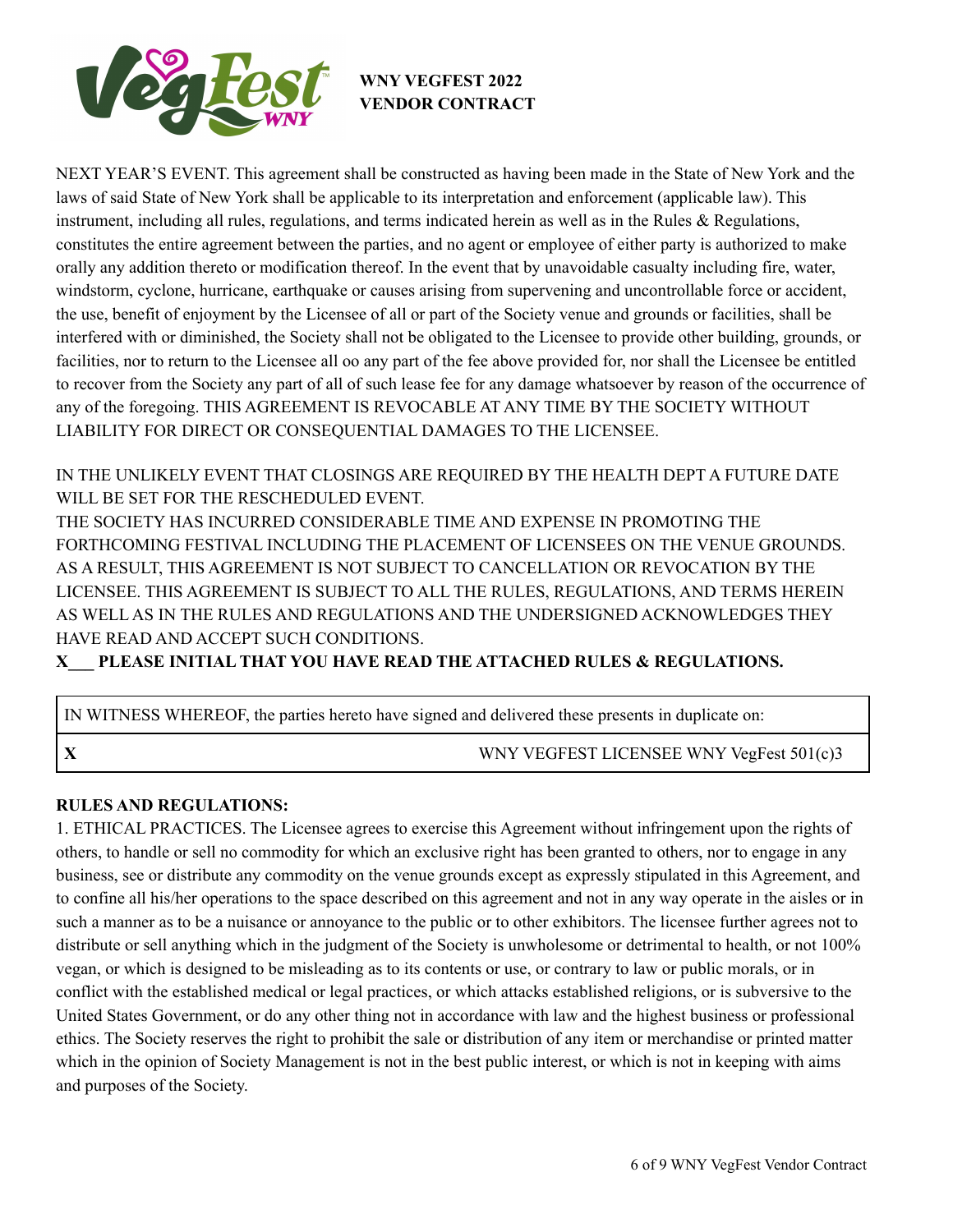

2. PERMITS AND LICENSES. All vendors are responsible for obtaining any required health permits and/or licenses for the event. Any vendor without the appropriate permits and/or licenses will not be allowed to set up at the event.

3. PLACEMENT AND OPERATIONS OF EXHIBITS. All exhibits must be properly placed by 11:30 am on the event day. You can arrive at 9 am to begin set up. The Society reserves the right to exclude any exhibit not ready and in place at the start time of the festival. During the official open hours of the event, all exhibits must be open to the public and in the charge of a competent attendant. For security reasons, exhibitors must leave the building/grounds in accordance with the closing time of Buffalo Riverworks.

4. CHARACTER AND ARRANGEMENT OF EXHIBITS. The Society reserves the right to reject any exhibit or proposed exhibit. Arrangement of exhibits must be such as not to obstruct the view of other exhibits. All decorations must be flameproof. Crepe and corrugated paper decorations are not permitted. Latex balloons are not permitted. Cut evergreens and plastic flowers are not permitted. No second-hand articles shall be exhibited or sold unless they are in the category of "antique." Sound devices or radio broadcasting facilities cannot be used without specific written permission from the Society. For exhibits located in the building, floor coverings must not be sealed to the carpeted floor and must be removed at the close of the festival. Partitions or signs placed around or made a part of any exhibit shall not be more than eight feet high and shall not extend beyond the space allotted. When such partitions are used, they must be neatly backed in such a manner as to not detract from the appearance of space occupied by adjoining exhibitors and must be acceptable to the Society. Exhibits located adjacent to the building perimeters are permitted to extend a partition and/or a sign half of the depth of the exhibit area from an existing wall with no height limitations. The remaining front portion of the exhibit area may not extend over four feet in height.

5. SIGNS. All signs (including sandwich boards) and the placing thereof must meet the approval of the Society.

6. INDUCEMENTS. A Licensee offering any article, merchandise, or other thing to be disposed of by the drawing of lots or use of tickets as a gift or inducement must comply with the New York State Laws and written permission must be obtained from the Society. The Society requires that any such gift or inducement must be that which is normally manufactured and/or sold by the Licensee and that notification in list form of winners (names and addresses) be sent to the Society within seven days after close of WNY VegFest.

7. PRICE POSTING. Licensee shall post in a conspicuous manner at the front entrance of its booth showing prices of meals, lunches, drinks and all other articles to be sold under this Agreement. The size of sign or bill of fare and place of posting are to be approved by the Society.

8. MAINTENANCE. Licensee hereby agrees that he/she shall, prior to the commencement of the term hereof, and at his own cost and expense, make such improvements, repairs, painting, and general rehabilitations of the said concession more attractive. Licensee, when applicable, shall pay for installation, dismantling and structures cannot be changed without prior permission in writing from the Society.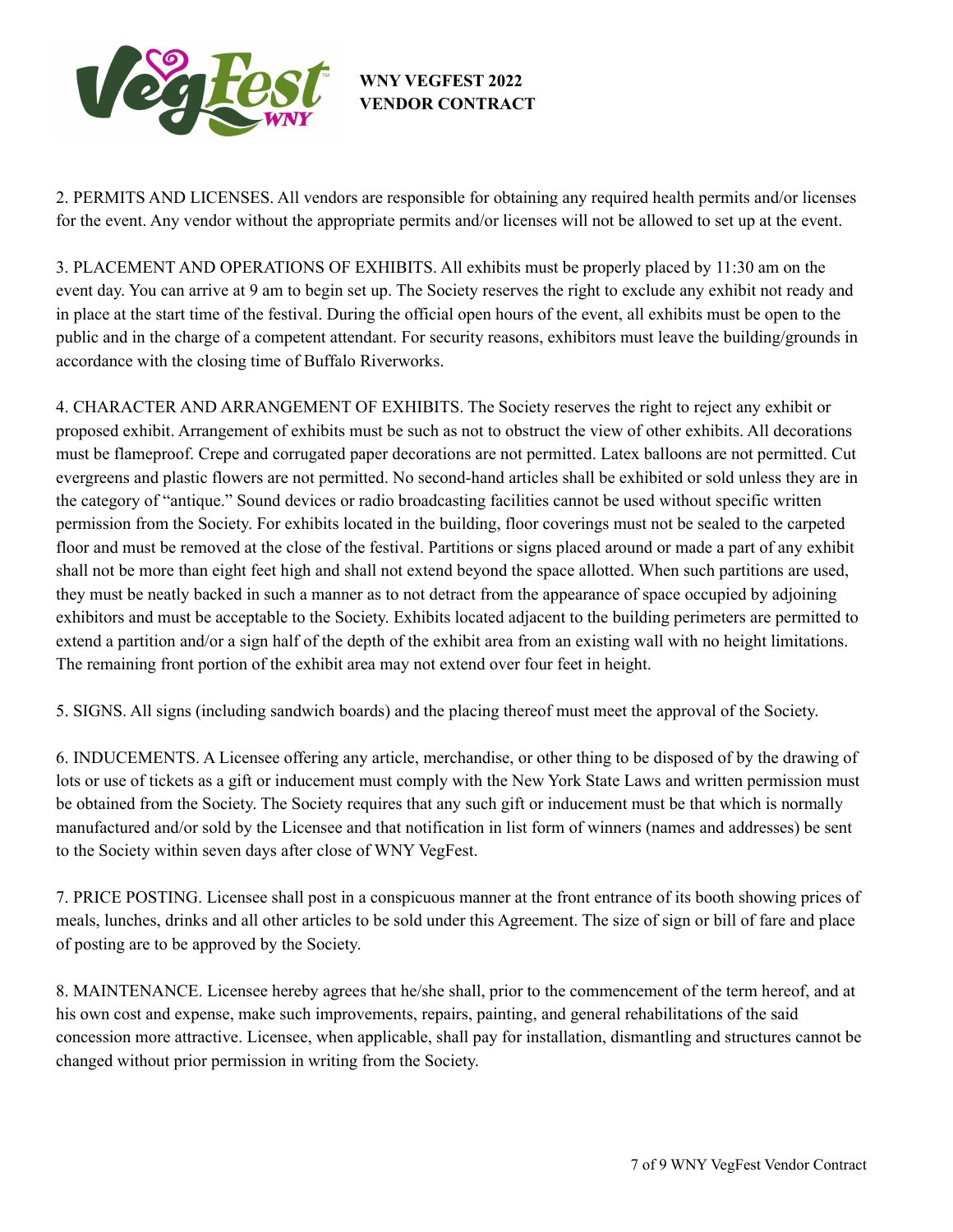

9. INDEPENDENT CONTRACTOR STATUS. Licensee, in the performance of his functions, duties, and obligations herein, shall at all times be and act as an independent contractor. Nothing in this Agreement shall be construed as creating a partnership or joint venture between the parties hereto, or as constituting Licensee as an agent or employee of the Society in any manner whatsoever, nor shall any part of this agreement be construed as giving Licensee any authority whatsoever to bind the Society in any manner whatsoever. Licensee hereby agrees, covenants, and warrants that the Society shall not be liable for any salaries or sums of money due to employees of Licensee nor for any expense incurred by Licensee, nor for any debt contracted by Licensee.

10. COMPLIANCE WITH LAWS ON EMPLOYMENT. \*WHERE APPLICABLE ONLY\* Licensee shall furnish to the Society certification satisfactory to the Society that full Worker's Compensations Insurance coverage in accordance with all applicable laws of the State of New York and covering persons employed by Licensee, has been obtained by Licensee, prior to Licensee's entry onto the premises hereunder. Licensee shall be solely and absolutely responsible for compliance with all applicable laws, regulations, and rules concerning employment, whether municipal, state, or federal. Licensee hereby agrees and convenes and undertakes to save and keep Society harmless from and against any and all loss, cost, expense, liability, or damage, and any and all claims, demands, or liabilities by or to any and all employees of Licensee or others, on account of or occasioned by Licensee's operations hereunder.

11. INDEMNIFICATION & HOLD HARMLESS. To the fullest extent permitted by law, the Licensee shall indemnify, defend and hold harmless Society and its respective officers, agents, employees, affiliates, parents, and subsidiaries from any against all claims, demands, causes of action, damages, costs, losses, liability, and expenses including but not limited to attorneys' fees, with respect to alleged or actual bodily injury, sickness, disease or death, or to alleged or actual injury of destruction of tangible property alleged or actually arising out of or resulting from, in whole or in part, the alleged or actual (1) occupancy of the Premises by the Licensee or by anyone allegedly or actually employed directly or indirectly by the Licensee, or by anyone for whose acts or omissions the Licensee is allegedly or actually employed directly or indirectly by the Licensee's alleged or actual subcontractors or sub-lessees; or (2) total or partial performance or nonperformance of this Agreement by the Licensee or by anyone allegedly or actually employed directly or indirectly by the Licensee, or by anyone for whose acts or omissions the Licensee is allegedly or actually liable, or by the Licensee's alleged or actual subcontractors or sub-lessees; or (3) failure to comply with the terms or conditions of this Agreement by the Licensee or by anyone allegedly or actually employed directly or indirectly by the Licensee, or by anyone for whose acts or omissions the Licensee is allegedly or actually liable, or by the Licensee's alleged or actual subcontractors or sub licensees.

12. FIRE REGULATIONS. No gasoline in any form or manner will be permitted in or adjacent to exhibition buildings, tents, or the areas of tents. All propane and propane tanks must be provided only by a vendor, which the Society has approved. No Licensee shall use open flame, inflammable liquid, compounds, propane or other inflammable substances, compressed gas, or oil burning equipment without first obtaining the written permission of the Society and the Fire Department.

13.CARE OF EXHIBIT. Licensee will care for Licensee's own exhibit and after closing hours shall sweep or rake debris into garbage bags or boxes (not to exceed 50 lbs in weight) and place at the front of the Licensee's exhibit where the Society's clean-up crew will collect and remove rubbish. Anyone not complying will be charged an